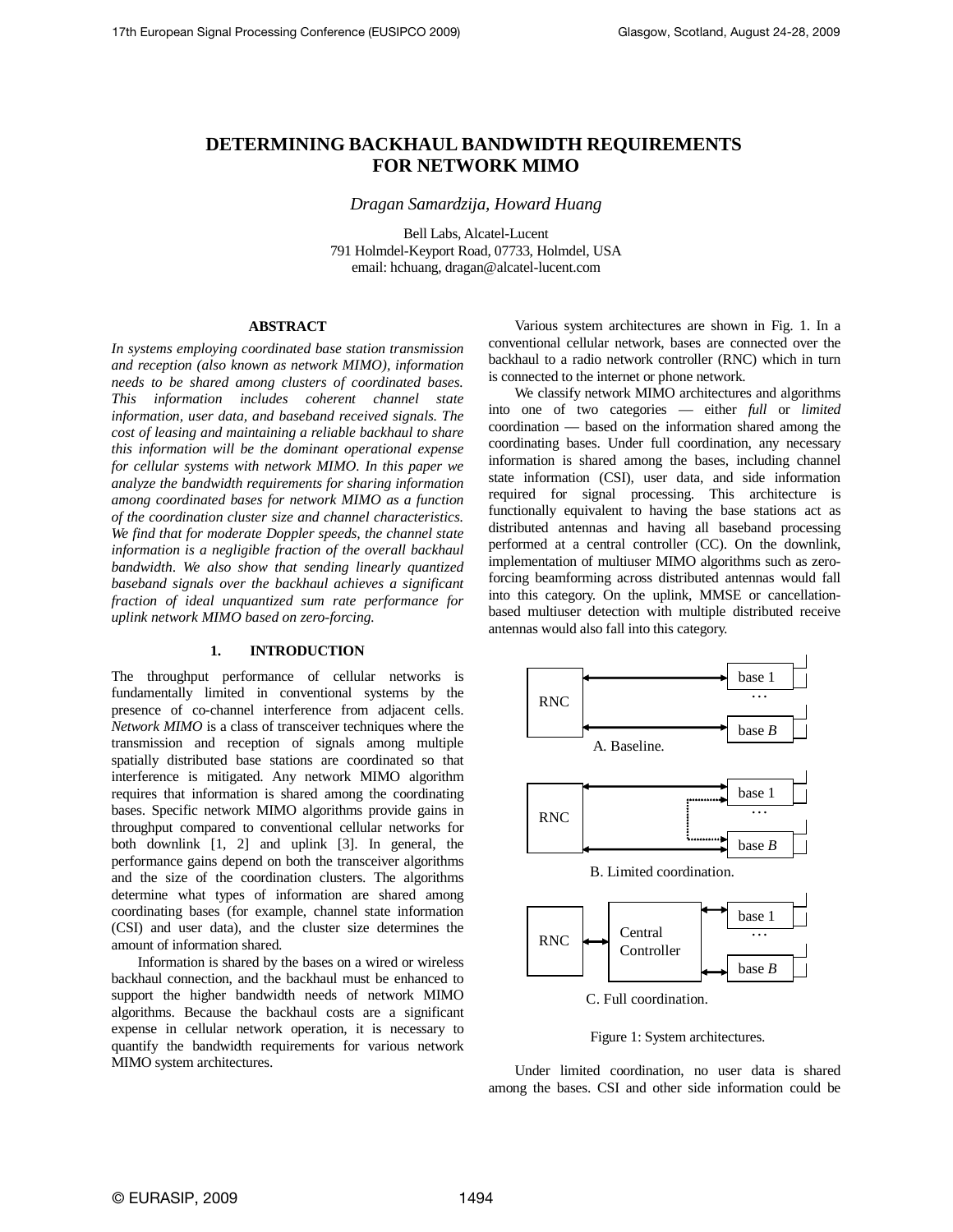shared. If each base in a coordinated cluster has only a single antenna, intercell interference could be mitigated by coordinating the scheduling of transmissions across adjacent cells. For example, when a transmission occurs for a user at the cell edge, transmission from the adjacent cell is suspended. If each base has multiple antennas, then interference could be mitigated using spatial nulls steered in the direction of users in adjacent cells. More sophisticated interference alignment techniques [4] could also be used. Under limited coordination, information is shared among bases, but the baseband processing is performed locally at each base.

In this paper, we analyze the bandwidth requirements for sharing information among coordinated bases for these two categories of algorithms. In Section 2 we introduce the system model. In Section 3 we analyze the backhaul throughput requirements, while in Section 4 we focus on the baseband signal transport under full coordination. We conclude in Section 5.

## **2. SYSTEM MODELS**

We consider a cellular network with *B* base stations serving a total of *B* users. For the conventional (baseline) and limited coordination cases, each user is associated with a serving base. For the fully coordinated case, all users are served simultaneously by all bases. We assume that each base station consists of *M* antennas and that each user (i.e., terminal) has a single antenna. We also assume a narrowband system with universal frequency reuse so that all transmissions occur on the same band. (The results can be generalized to account for multiple antennas and wideband OFDMA transmissions.)

For the downlink signal, we let  $x_k^{DL}$  denote the baseband data symbol for the *k*th user  $(k = 1, ..., B)$ . Under limited coordination where the *i*th base  $(i = 1, ..., B)$ transmits to only its assigned user (which we assume has the same index as the base so that  $k = i$ , the transmitted signal at the *i*th base is

$$
\mathbf{s}_i^{DL} = \mathbf{w}_i x_i^{DL} \tag{1}
$$

where  $w_i$  is an *M*-dimensional precoding vector. For full coordination, we assume linear beamforming among multiple bases. We let  $w_{ik}$  be the *M*-dimensional precoding vector for the *k*th user's signal sent by the *i*th base ( $i = 1, ...,$ *B*). The transmitted signal at the *i*th base is the sum of weighted user signals

$$
\mathbf{s}_{i}^{DL} = \sum_{k=1}^{B} \mathbf{w}_{ik} x_{k}^{DL} .
$$
 (2)

Let  $x_k^U$  denote the scalar uplink baseband data symbol transmitted from the *k*th user ( $k = 1, ..., B$ ). We let  $\mathbf{h}_{jk}$  be the *M*-dimensional complex amplitude vector between the *k*th user and the *j*th base  $(j = 1, ..., B)$ . The *M*-dimensional

received signal vector at the *j*th base is the sum of signals from the users plus additive Gaussian noise

$$
\mathbf{s}_{j}^{UL} = \sum_{k=1}^{B} \mathbf{h}_{jk} x_{k}^{UL} + \mathbf{n}_{j} , \qquad (3)
$$

where  $\mathbf{n}_i$  is the complex additive Gaussian noise received at the *j*th base. The expression in (3) is valid for both the limited and full coordination cases.

|                 | Downlink   |                                        | Uplink     |                       |
|-----------------|------------|----------------------------------------|------------|-----------------------|
| <b>Baseline</b> | From       | $x_{h}^{DL}$                           | to         | $\hat{x}_{k}^{UL}$    |
|                 | <b>RNC</b> |                                        | <b>RNC</b> |                       |
| Limited         | from       | $x_h^{DL}$                             | tο         | $\hat{x}_{k}^{UL}$    |
| coordination    | <b>RNC</b> |                                        | <b>RNC</b> |                       |
|                 | from       | $H_j$ , $j \neq b$                     | from       | scheduling            |
|                 | other      | $\alpha$                               | other      |                       |
|                 | bases      | scheduling                             | bases      |                       |
|                 | to         | $H_b$ or                               | to         | scheduling            |
|                 | other      | scheduling                             | other      |                       |
|                 | bases      |                                        | bases      |                       |
| Full            | from       | $\mathbf{s}_{h}^{DL}$<br><b>or</b>     | to CC      | $\mathbf{s}_{h}^{UL}$ |
| coordination    | CC         | $(\mathbf{W}_h$ and $\mathbf{x}^{UL})$ |            |                       |
|                 | to CC      | $\mathbf{H}_h$                         | to CC      | $\mathbf{H}_h$        |

Table 1: Overview of required backhaul information, for  $b =$ 1, …, *B*.

#### **3. ANALYSIS OF BACKHAUL REQUIREMENTS**

In this section we determine the required backhaul data rates for network MIMO with limited and full coordination.

#### 3.1 Baseline system

In a conventional system, all baseband processing is done locally at the base, and each base is assumed to serve a single user. For the downlink, the information bits corresponding to data symbol  $x_i^{DL}$  is sent over the backhaul from the radio network controller (RNC) to the base. Assuming an achievable spectral efficiency of *C* bps/Hz for each user and a channel bandwidth *W* Hz, the data rate from the RNC per base is

$$
R_{base} = CW \text{ bps} \tag{1}
$$

Likewise on the uplink, estimates of the information bits for the detected user are sent to the RNC. Assuming the same spectral efficiency, the data rate to the RNC is *CW* bps per base.

#### 3.2 Limited coordination

Under limited network MIMO coordination on the downlink, the *i*th base transmits data for only its assigned user; however unlike the baseline case, the precoding vector  $w_i$  is designed to reduce interference for users in adjacent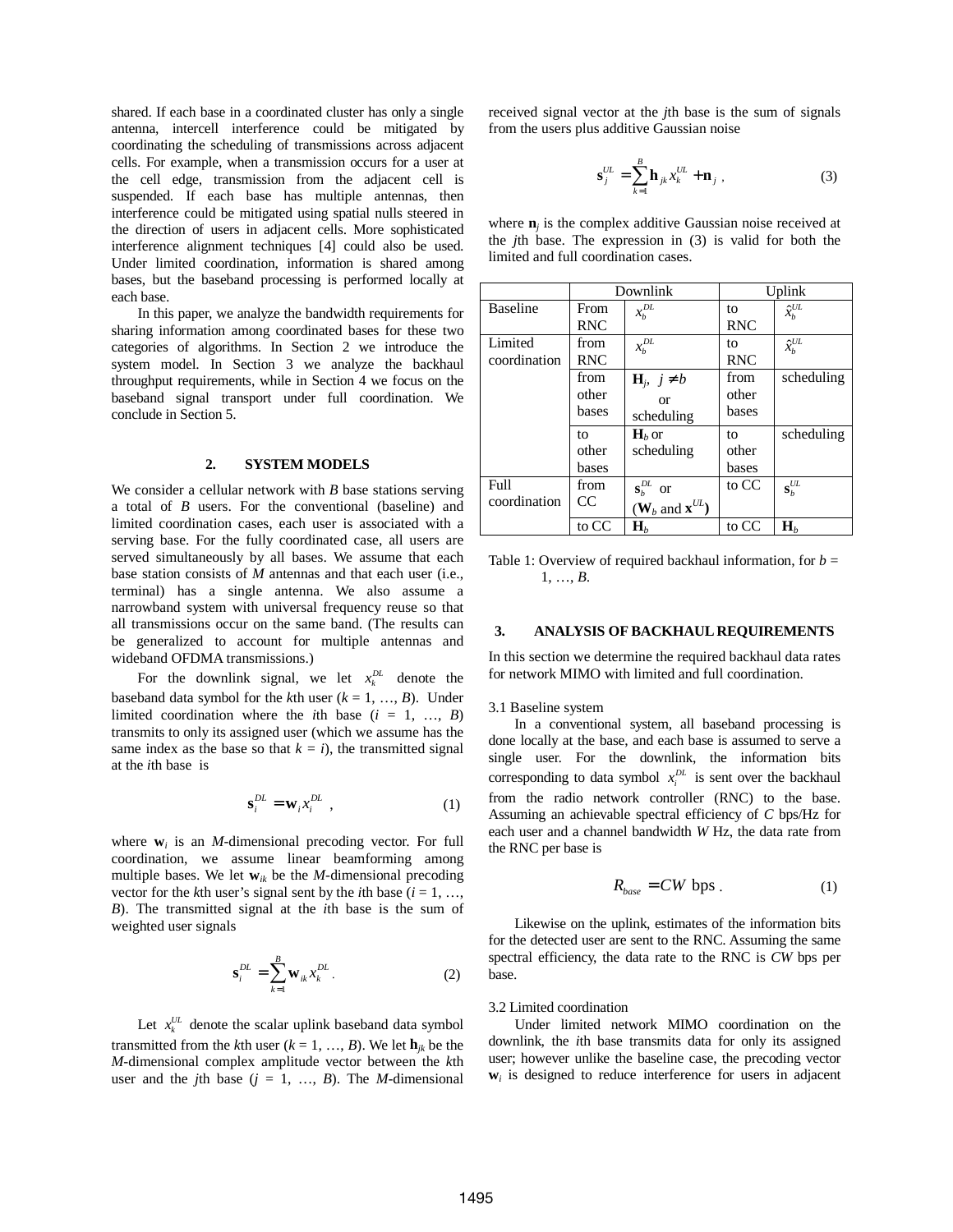cells. Therefore base *i* needs to know the channel state information (CSI) between it and each of the users it intends to mitigate the interference towards. Most generally, if base *i* serves user *i* and intends to mitigate interference for all other users, the precoding vector  $w_i$  is a function of all channel vectors  $h_{i1}$ , ...,  $h_{iB}$ . Due to the channel reciprocity of the TDD system, the desired CSI could be obtained via uplink estimation of the channel vectors. No sharing of CSI between bases would be required.

Using a more general transceiver technique such as interference alignment [4], the precoding vector  $\mathbf{w}_i$  is most generally a function of all base-to-user channel vector pairs. Computation of  $w_i$  could be done by a central processor given the CSI vectors from all bases  $\mathbf{h}_{i1}$ , ...,  $\mathbf{h}_{iB}$  ( $i = 1,..., B$ ). Alternatively, each base could perform the computation locally if it received the CSI matrices from all other bases. Therefore base *i* would send  $h_{i1}, \ldots, h_{iB}$  over the backhaul to the other bases, and it would receive  $\mathbf{h}_{i1},...,\mathbf{h}_{iB}$  ( $j = 1, ..., B$ ,  $j \neq i$ ) from the other bases.

If the channel is time-varying and frequency-selective, estimates of the CSI need to be sent only when significant changes in either time or frequency occur. Suppose the channel has a coherence bandwidth of *WC* Hz and a coherence time of  $T_C$  seconds. If we require a 16-bit sample per I and Q dimension and 10 samples for each coherence bandwidth and time interval, the total required data rate for sending the *M*-dimensional CSI vector  $\mathbf{h}_{ib}$  is  $32M \times 10(W/W_c) \times 10(1/T_c)$  bps. With *B* bases, the total backhaul bandwidth for CSI per base is

$$
R_{\rm lim} = CW + \frac{3200MBW}{T_cW_c} \text{bps} \,. \tag{5}
$$

The ratio of the data and CSI backhaul rates, from (4) and (5), is

$$
\frac{R_{lim}}{R_{base}} = \frac{C + 3200MB/(T_cW_c)}{C}.
$$
 (6)

If we assume a typical pedestrian outdoor channel with coherence bandwidth  $W_C = 1$  MHz, coherence time of  $T_C = 1$ second, and we assume a spectral efficiency of  $C = 2$  bps/Hz with  $B = 10$  bases each with  $M = 4$  antennas, the ratio in (6) is 1.06. Therefore the additional backhaul rate due to the CSI exchange for limited coordination is about 6% of the total rate for the conventional case. As the mobile speed increases, the ratio decreases as the backhaul overhead becomes more significant.

On the uplink, intercell interference can be mitigated if a base can estimate the CSI of users assigned other bases. This CSI estimation would be done directly on the pilot signals sent from the users, and knowledge of the CSI between the interfering user and *its* assigned base would not be useful.

Instead of CSI, scheduling information could be shared among bases, for example, to reduce the probability of two adjacent bases from simultaneously transmitting to users at their respective cell edges on the downlink. On the uplink, a similar strategy could be used to prevent simultaneous transmission by cell edge users. In cellular applications, the transmission interval is on the order of one millisecond. Only a few bits per transmission interval are required to convey the scheduling information. Compared to the data signal where typically thousands of bits are sent per interval, the scheduling information is a negligible fraction. Therefore like the sharing of CSI, the sharing of scheduling information has little impact on the backhaul requirements.

### 3.3 Full coordination

Under full downlink network MIMO coordination, each base station transmits data to all users. There are two options for sending information on the backhaul. One option is for the central controller to compute the precoding matrix  $w_i$  for base  $i$  ( $i = 1, ..., B$ ). The precoding matrix and the data for all users are sent to each base. The base station generates the baseband signal  $\mathbf{s}_i^{DL}$  from (2), upconverts the baseband signal to RF, and transmits it. The data and frequency with which to convey the precoding matrices are similar to the requirements for conveying CSI. Therefore the bandwidth for precoding matrices is negligible compared to the bandwidth for user data. In this case, since *B* bases are sent to each user, the overall bandwidth requirement is a factor *B* greater than the baseline requirement.

As a second option, if a distributed antenna architecture is used to implement network MIMO, the baseband signal  $S_i^{DL}$  in (2) is sent from a central controller to base *i* (*i* = 1, …, *B*). The base station upconverts the baseband signal and transmits it. Similarly, on the uplink, the received signal is digitized and the resulting baseband signal  $s_i^U$  is sent from base *i* to the central controller. In the following section, we discuss the quantization of the baseband signals for the fully coordinated case.

## **4. QUANTIZATION OF BASEBAND SIGNALS UNDER FULL COORDINATION**

In this section we consider the transport network architecture that is depicted in Fig. 2. It is a star-like architecture that connects base stations with the central network MIMO controller. It corresponds to the distributed antenna architecture depicted in Fig. 1 C. For the sake of simplicity, in this section we will consider a single-antenna base stations and user terminals.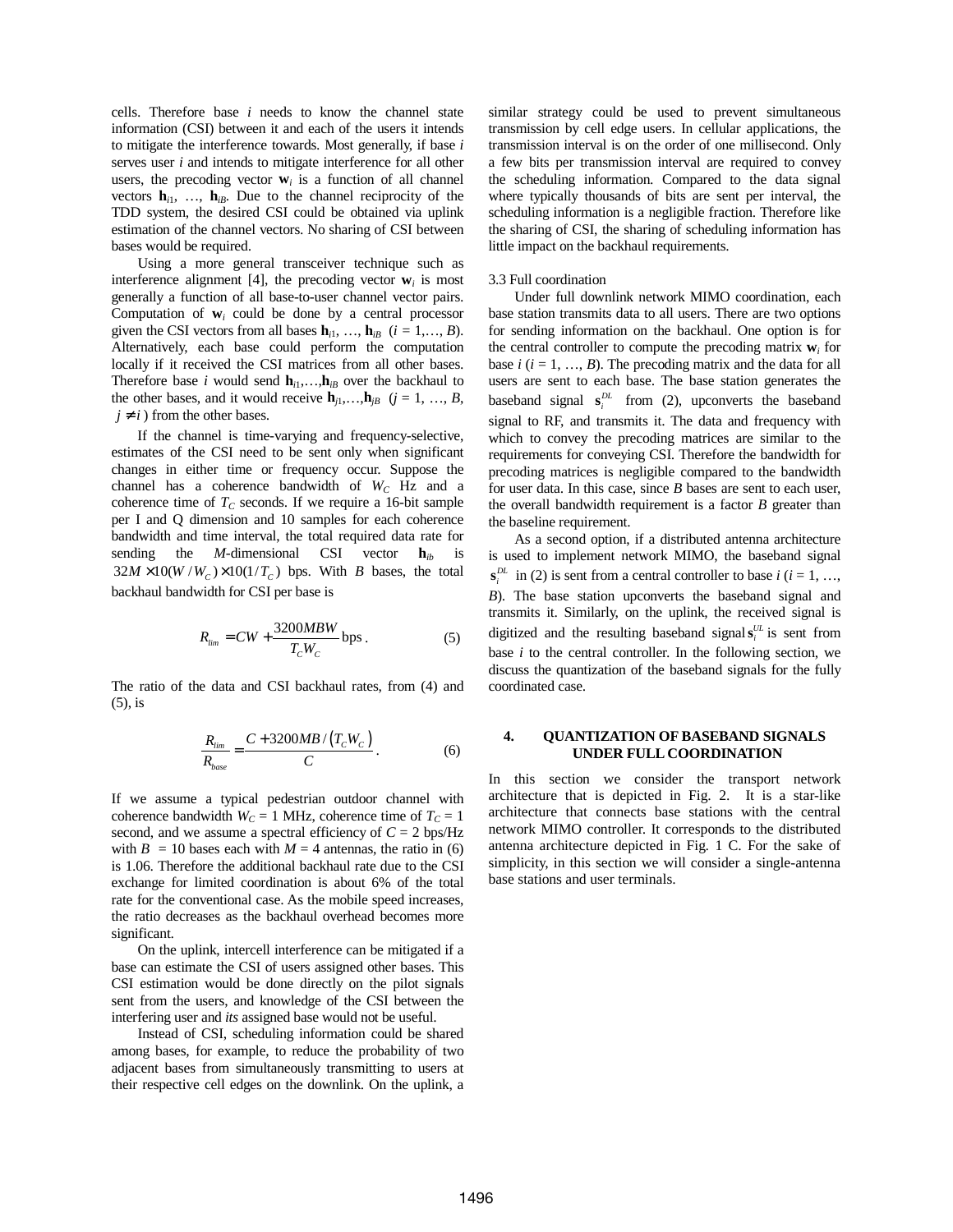

Figure 2: Transport network architecture.

From (2), the downlink signal that is sent by the central network MIMO controller to base station *i* is

$$
s_i^{DL} = \sum_{k=1}^{B} w_{ik} x_k^{DL}
$$
 (7)

where  $w_{ik}$  is the downlink beamforming coefficient, and  $x_k^{DL}$  is the signal dedicated to single-antenna user terminal *k*. Similarly from (3), the uplink signal that is received by base station *j* and sent to the central controller is

$$
s_j^{UL} = \sum_{k=1}^{B} h_{jk} x_k^{UL} + n_j
$$
 (8)

where  $h_{ik}$  is the uplink channel between base station *j* and terminal *k*,  $x_k^{UL}$  is the uplink signal transmitted by terminal *k* and  $n_i$  is the uplink AWGN. As a typical assumption, we will consider that the information-bearing signals  $x_k^{DL}$  and  $x_k^{UL}$ . for  $k = 1,...,B$ , are distributed according to a circularly symmetric complex Gaussian distribution. Consequently, both the uplink and downlink signals, given in (7) and (8), are expected to have Gaussian distribution.

In order to transmit the signals over the transport links, the signals are quantized. Due to the quantization, a distortion is introduced. According to rate distortion theory, if on average  $R_T$  bits are used to quantize (i.e., source encode) the output of a unit-variance *iid* Gaussian source, the minimum mean square error *D* is

$$
R_T = \log_2\left(1 + \frac{1 - D}{D}\right) \Rightarrow D = 2^{-R_T}.\tag{9}
$$

Note that the distortion *D* is achievable if the optimal quantizer, which incurs infinite delay, is applied [5].

If a transport link between the central controller and base station in Fig. 2 has the channel capacity  $C_T$ , optimal matching between the rate- $R_T$  quantizer (i.e., the source encoder) and channel encoder results in the following relationship

$$
R_T = C_T \implies D = 2^{-C_T} \tag{10}
$$

The above relationship quantifies the minimum distortion *D* introduced due to the signal transmission over the transport link with the finite channel capacity *CT*.

To quantify the effects of the finite transport channel capacity  $C_T$ , we consider the uplink network MIMO processing using the zero-forcing spatial filter. Onedimensional wrap-around topology is simulated (i.e., the base stations and terminals are on a circle), where the base stations are uniformly spaced. The terminals are randomly located. The path loss coefficient 3.5, independent shadowing with 8 dB standard deviation and independent Rayleigh fading is used to generate the channel coefficients  $h_{jk}$  between base station  $j$  ( $j = 1, ..., B$ ) and terminal  $k$  ( $k =$ 1, …, *B*).

In Fig. 3 the average user data rates, as a function of cell edge SNR are presented for a case of eight base stations and eight terminals (8x8),  $B = 8$ . Different transport link capacities are considered  $(C_T \rightarrow \inf, C_T = 8, 12 \text{ and } 16$ bits/sym).



Figure 3: Uplink zero-forcing 8x8, optimal quantizer.

In Fig. 4 we present the ratio between average sum data rates for the transport system with  $C_T = 16$  bits/sym versus the idealized one with  $C_T \rightarrow inf$ , given in percents. The results are presented for different number of base stations and terminals (i.e, coordination cluster size).